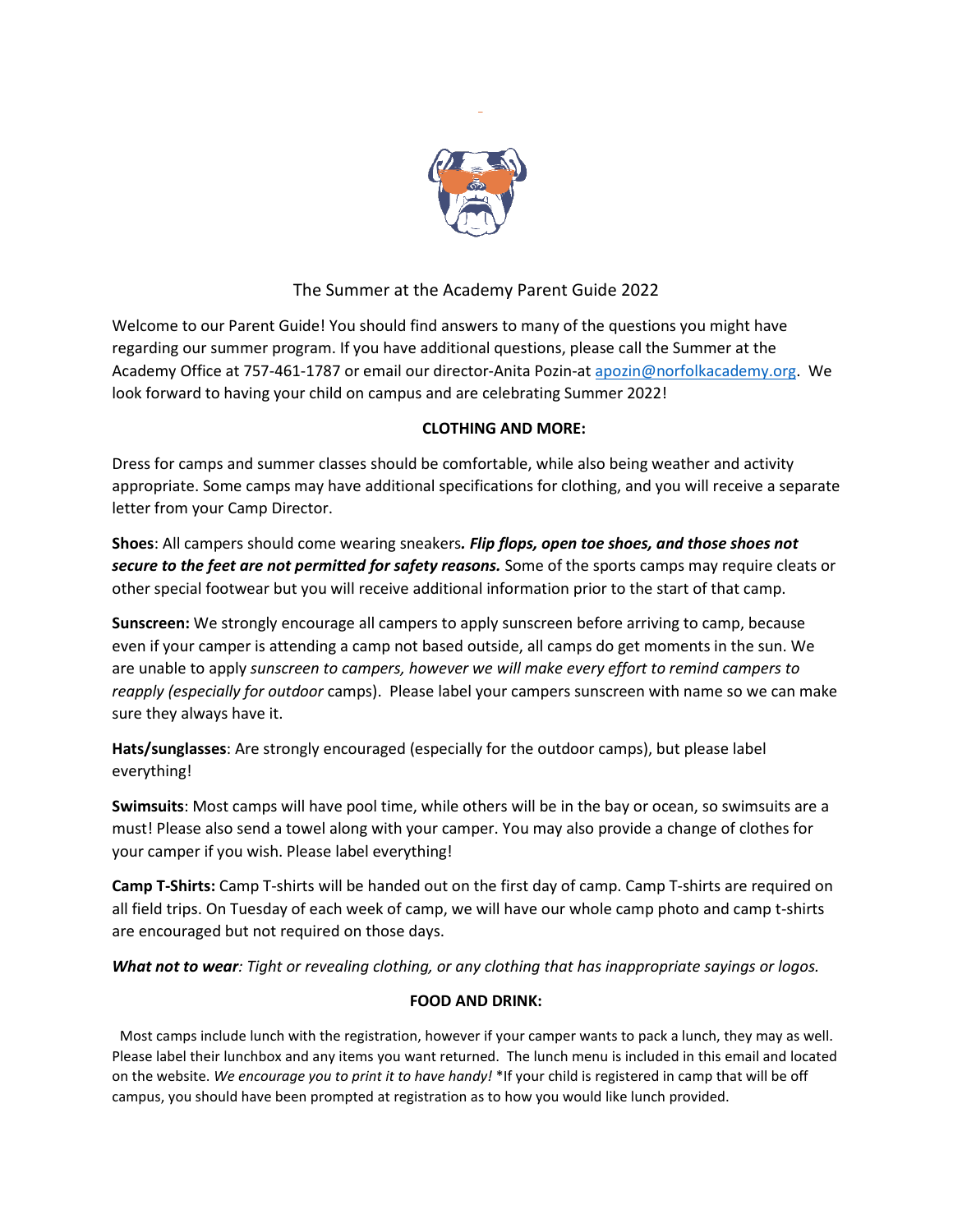**Water Bottles:** We encourage your child to carry their own personal water bottle. For camps off campus, we will do our best to provide coolers and additional water jugs for refills!

**Food Allergies:** If your child has food allergies, please be specific when completing the registration paperwork. In addition, if you would like to email the office, we appreciate that as well! The more information we have, the better for everyone!

#### **CANTEEN:**

Our canteen is open from 9am-3pm and your child will have the opportunity to visit it to purchase snacks. This year, you may send money on Monday for it to be placed on your campers "account" for the week. They may purchase snacks until the money runs out. If there is money leftover at the end of the week, it will be sent home. You may also send money daily, but please be sure to place it in a baggie or envelope with your child's name on it.

#### **TRANSPORTATION: VERY IMPORTANT!**

**Morning Arrival:** Campers can be dropped off starting at 8:40 am. Please follow the signs and the guide of the carpool attendants during morning drop off. All lanes closest to Johnson Theatre/The Bookstore/Lower School are for buses only. Cars should proceed down the middle lanes. We will also have carpool attendants waiting to help you.

**Afternoon Pick Up:** There will be two lines for pick up**. All campers with last names A-L will be picked up from the "ODD" line**. *This is the line closest to the Lower School/Bookstore***. Campers with last names M-Z will be in the "EVEN" line**. *The is the side closest to Virginia Wesleyan.* We will provide a dashboard card on the first day of camp for you to keep in your car for the week. This helps our carpool attendants provide a more efficient dismissal process.

**Before Camp Swim Academy:** If your child is attending the Before Camp session of Swim Academy, they may be dropped beginning at 7:45am in front of Admissions. Please look for our attendant waiting for you.

**After Camp Swim Academy**: If your child is attending the After Camp session of Swim Academy, they may be picked up in front of the Lower School at 4pm. Please look for our attendant waiting for you.

*IMPORTANT!! If your child's method of transportation has changed from the previous day or needs to change during the day, we must receive that change in writing!*

*This can be done by emailin[g apozin@norfolkacademy.org.](mailto:apozin@norfolkacademy.org) You may also text Anita Pozin at 757-630-9422 with this information. Transportation lists are complete by 1pm each day of camp, and to avoid confusion or anxiety for your camper, the sooner we can get this important information-the better. Thank you in advance for your understanding***!** 

#### **BEFORE CARE/AFTER CARE:**

This program is a service provided for parents requiring extended care for their children. Before care opens at 7:30am, and aftercare closes at 6pm. Additional details can be found on page 10 in the brochure.

**Please note:** To help manage campers using before and after camp service, we will use the ProCare app to track attendance. Norfolk Academy students have already been entered into the system, but campers new to Norfolk Academy will need to be registered. Once a child's name and a parent's cell phone or email address has been added, a link will be sent to the parent with instructions for completing the registration. Once complete, each child will receive a unique four-digit pin which can be used to sign the child into or out of the extended care program. Parents can also choose to add trusted carpool drivers who would then have authorization to pick up their child.